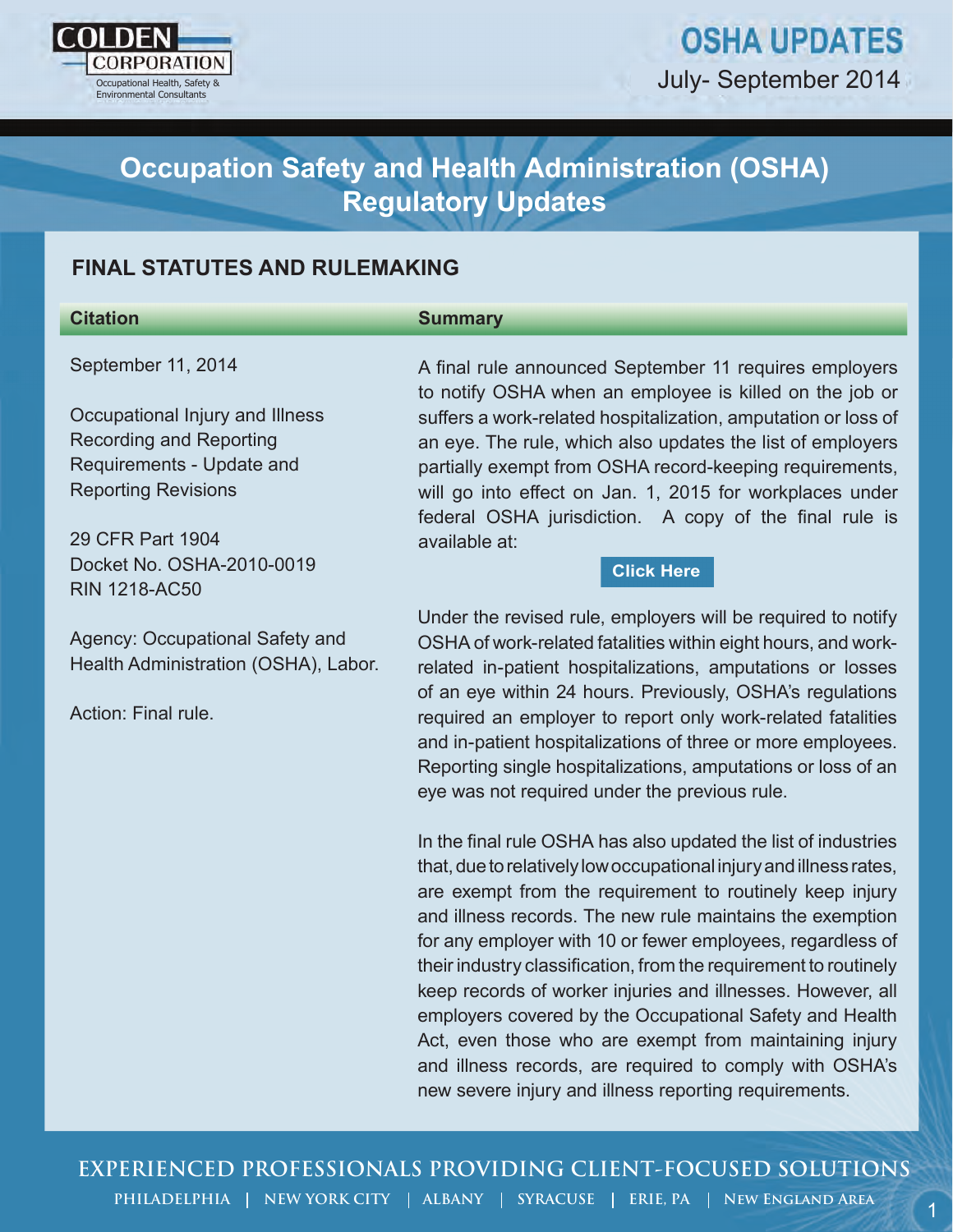

# **OSHA UPDATES** July- September 2014

## **Occupation Safety and Health Administration (OSHA) Regulatory Updates**

## **FINAL STATUTES AND RULEMAKING**

## **Citation**

#### **Summary**

Federal Register Volume 79, Number 187, Pages 57785-57798, Friday, September 26, 2014

Cranes and Derricks in Construction

29 CFR Part 1926 subpart N Docket No. 2014-22816

Agency: Occupational Safety and Health Administration (OSHA), Labor.

Action: Final rule.

OSHA has issued a final rule extending the deadline for crane operator certification requirements in the Cranes and Derricks in Construction final rule published on August 9, 2010 by three years, to November 10, 2017. The rule also extends by three years the employer's responsibility to ensure that crane operators are competent to operate a crane safely. The final rule becomes effective Nov. 9, 2014.

Cocupation Safety and Health Administration (OSHA)<br>
Regulatory Updates<br>
NAL STATUTES AND RULEMAKING<br>
Summary<br>
Variation Summary<br>
Variation consultants and the extending the desdine for<br>
their 187. Pages 67786-37798,<br>
Cons During the three-year period, OSHA will address operator qualification requirements for the cranes standards including the role of operator certification. The final cranes and derricks rule required crane operators on construction sites to meet one of four qualification/certification options by Nov. 10, 2014. After publishing the final rule, a number of parties raised concerns about the standard's requirement to certify operators by type and capacity of crane and questioned whether crane operator certification was sufficient for determining whether an operator could operate their equipment safely on a construction site. For more information, see the news release at:

#### **[Click Here](https://www.osha.gov/pls/oshaweb/owadisp.show_document?p_table=NEWS_RELEASES&p_id=26760)**

**EXPERIENCED PROFESSIONALS PROVIDING CLIENT-FOCUSED SOLUTIONS**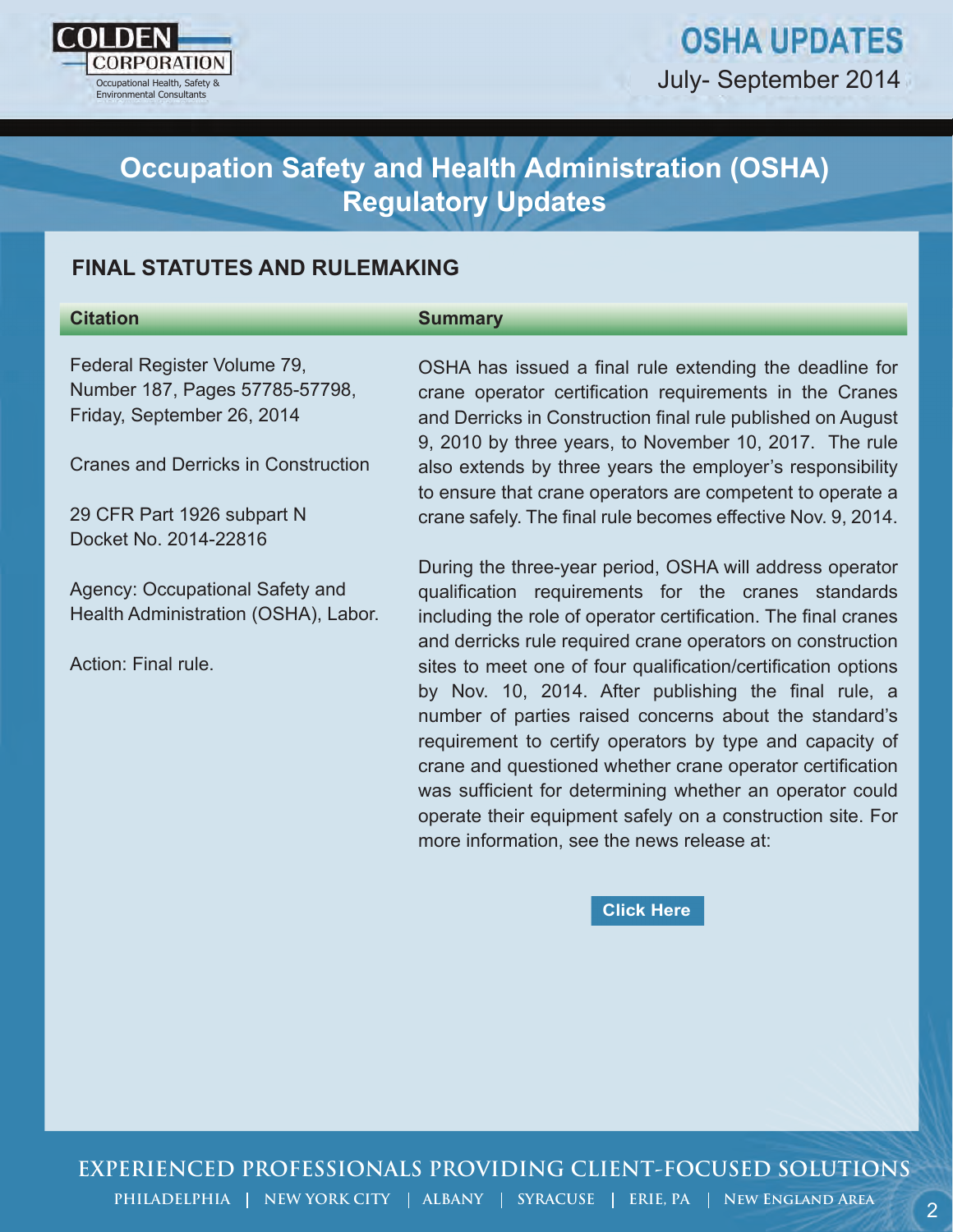

July - September 2014

### **Letters of Interpretation**

OSHA has issued the following letters of interpretation since our last regulatory summary update:

 OSHA's injury and illness recordkeeping requirements - Determining work-relatedness for a pre existing medical condition [1904.5]. Issued on August 18, 2014.

**[Click Here](o	https://www.osha.gov/pls/oshaweb/owadisp.show_document?p_table=INTERPRETATIONS&p_id=29180)**

#### **Other Recent Developments**

#### **OSHA updates their inspection procedures for the Respiratory Protection Standard**

On June 26, 2014 OSHA issued an update on their inspection procedures for the Respiratory Protection Standard. Significant changes include: 1) updates the definition's section of the directive to include changes to the Respiratory Protection Standard that provide definitions for assigned protection factors and maximum use concentrations. 2) provides greater clarification on voluntary respirator use, and better explains the components of compliant respirator programs and provides additional acceptable methods to assess respiratory hazards. 3) updates the directive with information related to the revised Hazard Communication Standard, 29 CFR 1910.1200, which was published in March 2012. 4) provides guidance on evaluating the need for respiratory protection for chemicals used in workplaces by referring to employers' Hazard Communication Programs, wherein chemical manufacturers may have communicated on safety data sheets that use of their products may be hazardous if inhaled and have recommended that users wear respiratory protection. The updated directive is available on the OSHA website at: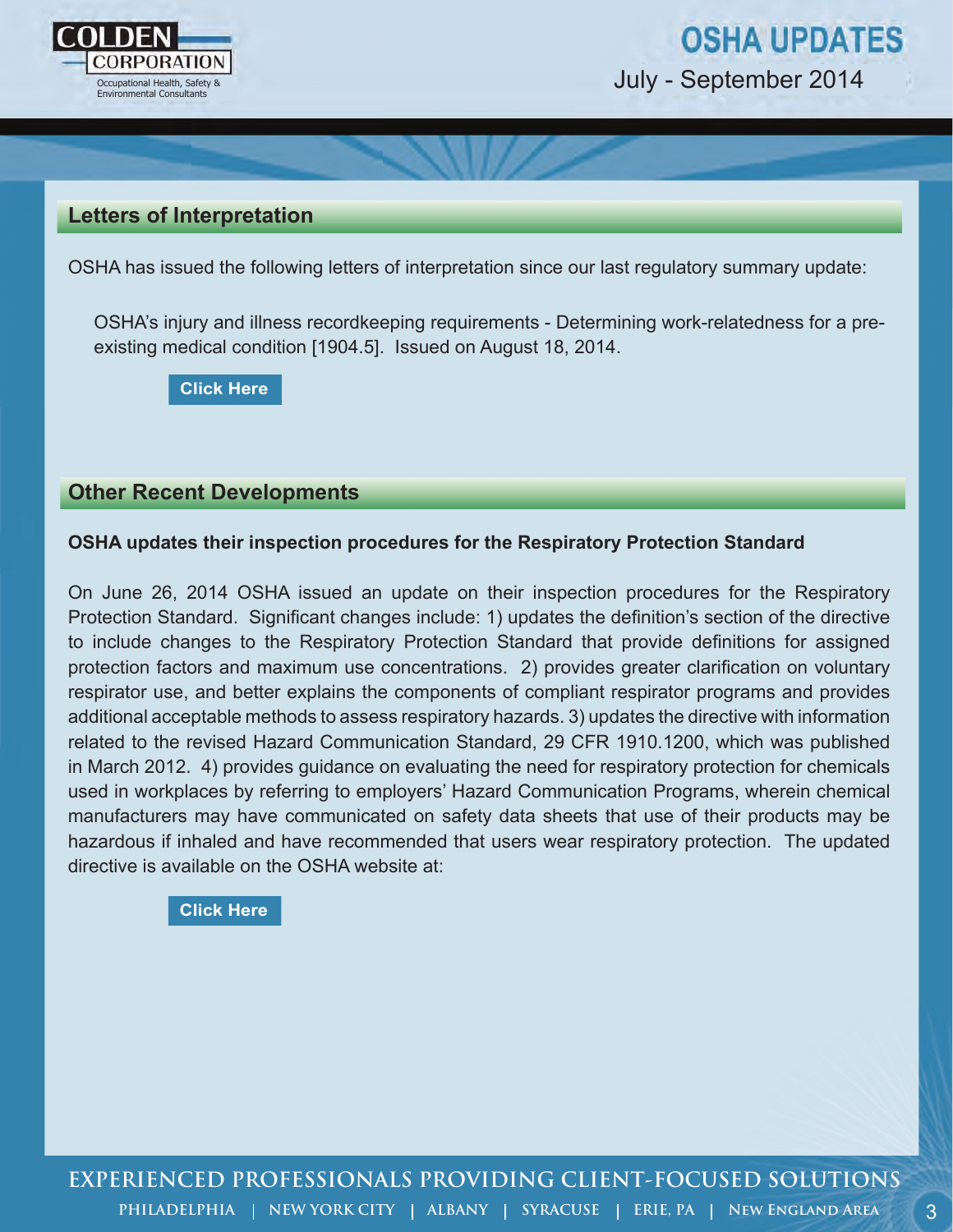

## **Other Recent Developments**

#### **OSHA issues new directive to keep communication tower workers safe**

OSHA has updated its Communication Tower directive regarding the use of hoist systems used to move workers to and from workstations on communication towers. This follows an alarming increase in preventable injuries and fatalities at communication tower work sites. More fatalities occurred in this industry in 2013 than in the previous two years combined. This disturbing trend appears to be continuing, with nine worker deaths occurring so far in 2014. The directive outlines the proper use of hoist and other fall arrest systems, includes detailed information on how to hoist people safely and updates a 2002 enforcement policy, which only covered the hoisting of workers to workstations during new tower erection activities. The updated policy covers any work on a communication tower including both maintenance and new construction - that involves the use of a hoist to lift workers from one elevated workstation to another. The Communication Tower directive is available at:

#### **[Click Here](https://www.osha.gov/OshDoc/Directive_pdf/CPL_02-01-056.pdf)**

### **OSHA's temporary worker policy memorandum outlines responsibilities of host, staffing agencies**

OSHA has issued a policy background memo to its field staff as part of its focus on preventing workrelated injuries and illnesses among temporary workers. In the memo, the agency reminds OSHA field staff of the agency's long standing general enforcement policy regarding temporary workers. As joint employers, both the host employer and the staffing agency have responsibilities for protecting the safety and health of temporary workers. A copy of the memo is available at:

#### **[Click Here](https://www.osha.gov/temp_workers/Policy_Background_on_the_Temporary_Worker_Initiative.html)**

OSHA and the National Institute for Occupational Safety and Health also released recommended practices for staffing agencies and host employers to better protect temporary workers from hazards on the job. The publication highlights the joint responsibility of the staffing agency and host employer to ensure temporary workers are provided a safe work environment. The new guidance recommends that staff agency/host employer contracts clearly define the temporary workers' tasks and the safety and health responsibilities of each employer. Staffing agencies should maintain contact with temporary workers to verify that the host has fulfilled its responsibilities for a safe workplace. A copy of the recommended practices is available at: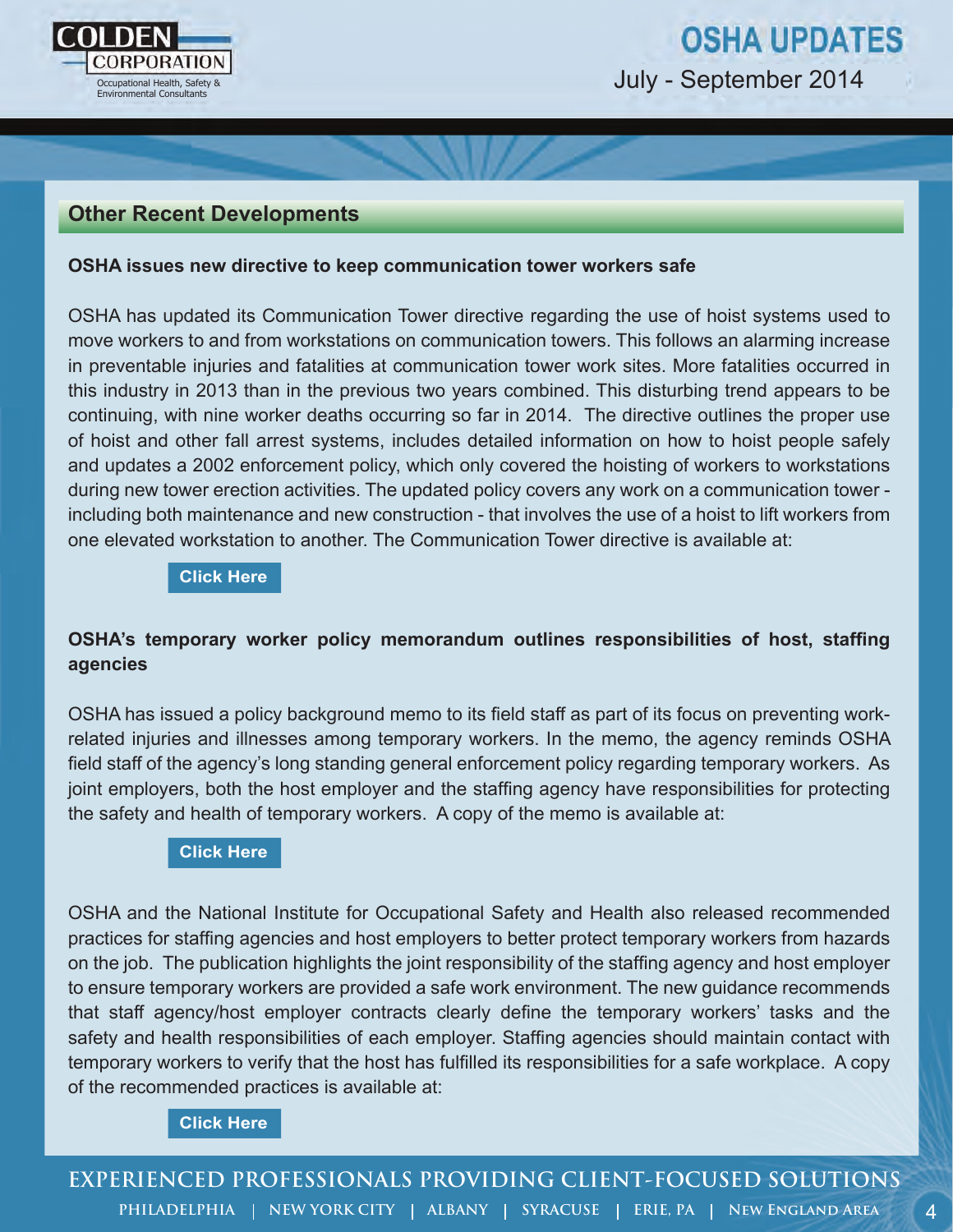

5

## **Comment period extended on proposed rule to improve tracking of workplace injury and illnesses**

OSHA announced it will extend the comment period on the proposed rule to improve tracking of workplace injuries and illnesses to October 14, 2014. The proposal, published on November 8, 2013, would amend the agency's recordkeeping regulation to add requirements for the electronic submission of injury and illness information that employers are already required to keep. OSHA is soliciting comments on whether to amend the proposed rule to: 1) require that employers inform their employees of their right to report injuries and illnesses; 2) more clearly communicate that any injury and illness reporting requirements established by the employer must be reasonable and not unduly burdensome; and 3) provide OSHA additional means to prohibit employers from retaliating against employees for reporting injuries and illnesses. Information on the proposed rule is available at:

#### **[Click Here](http://www.regulations.gov/#!documentDetail;D=OSHA-2013-0023-0001)**

#### **Buy Quiet initiative to help employers protect workers from occupational noise**

Buy Quiet is a prevention initiative launched by the National Institute for Occupational Safety and Health (NIOSH) to help companies buy, rent or design quieter machines and tools for their workplaces. Each year millions of U.S. workers are exposed to noise loud enough to be hazardous to their health. Information on the Buy Quiet initiative is available on the NIOSH website at: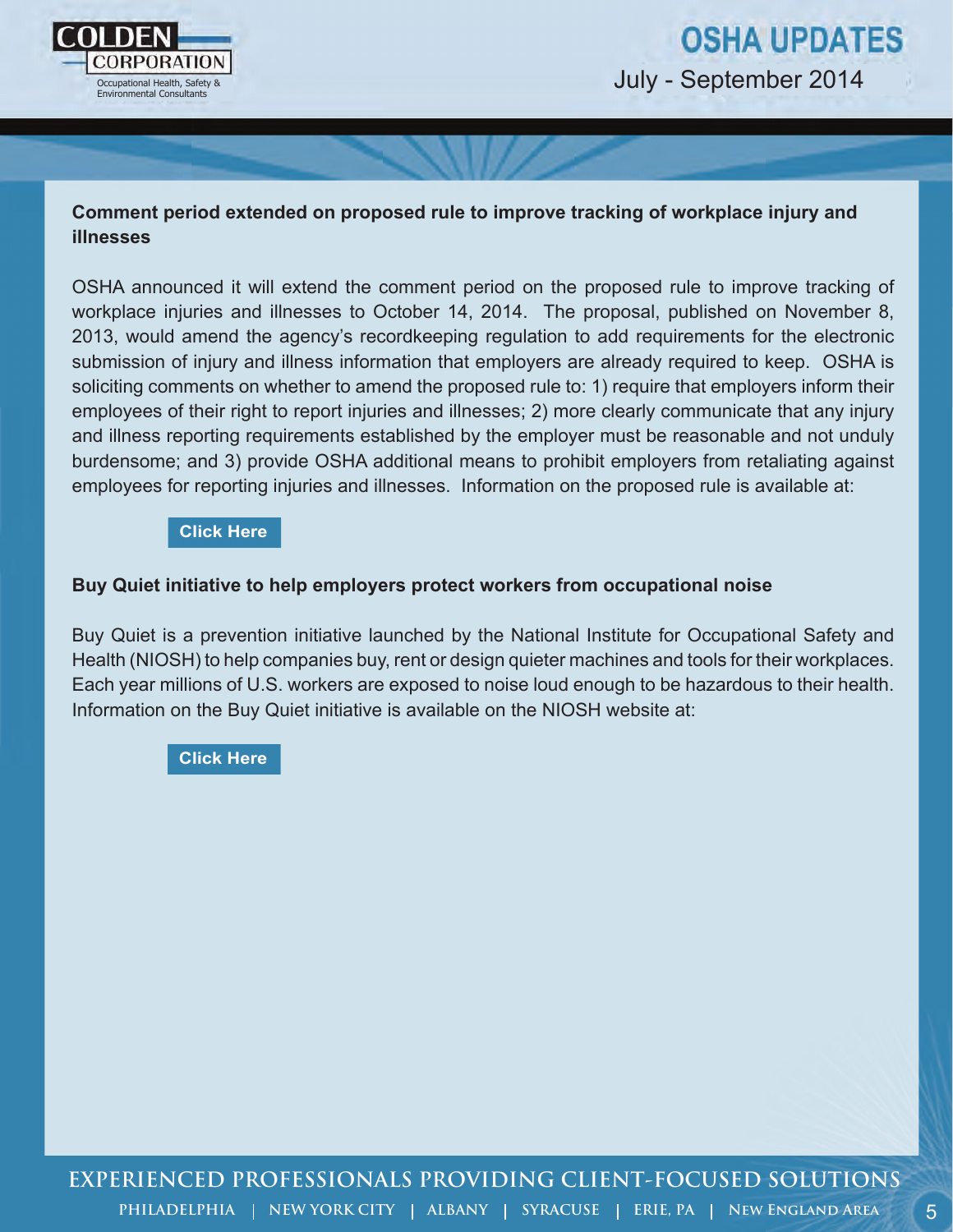

## **OSHA UPDATES** July - September 2014

### **Other Recent Developments**

**New educational resources available from OSHA include: Protecting workers from heat, electrocution from power lines while working with ladders and cranes, and pandemic illnesses**

OSHA's Protecting Workers from the Effects of Heat Fact Sheet has been updated with revised information for employers on measures they should take to prevent worker illnesses and death caused by heat stress. The Fact Sheet is available at:

#### **[Click Here](https://www.osha.gov/OshDoc/data_Hurricane_Facts/heat_stress.pdf)**

OSHA has also developed Electrocution: Work Safely with Ladders Near Power Lines, a new training video for employers, as well as Electrocution: Work Safely with Cranes Near Power Lines, an updated video on preventing electrocutions while operating cranes. The videos show how quickly contact with overhead power lines can result in the electrocution of a worker and what employers can do to ensure the work is done more safely. The videos are available at:

**[Cranes Near Power Line](https://www.osha.gov/dts/vtools/construction/crane_powerline_fnl_eng_web.html)**

A new fact sheet for employers on protecting workers during a pandemic is available on OSHA's website at:

**[Click Here](https://www.osha.gov/Publications/OSHAFS-3747.pdf)**

#### **BLS announces 2013 preliminary fatal occupational injury counts**

The Bureau of Labor Statistics has released the preliminary results of its National Census of Fatal Occupational Injuries. According to the BLS data, the number of fatal work injuries in 2013 was lower than the revised count of 4,628 fatal work injuries in 2012. However, the BLS found that fatal work injuries among Hispanic or Latino workers were higher in 2013, rising 7 percent. For more information on the Census of Fatal Occupational Injuries, see the BLS news release at:

**[Click Here](http://www.bls.gov/news.release/cfoi.nr0.htm)**

**EXPERIENCED PROFESSIONALS PROVIDING CLIENT-FOCUSED SOLUTIONS** PHILADELPHIA | NEW YORK CITY | ALBANY | SYRACUSE | ERIE, PA | NEW ENGLAND AREA